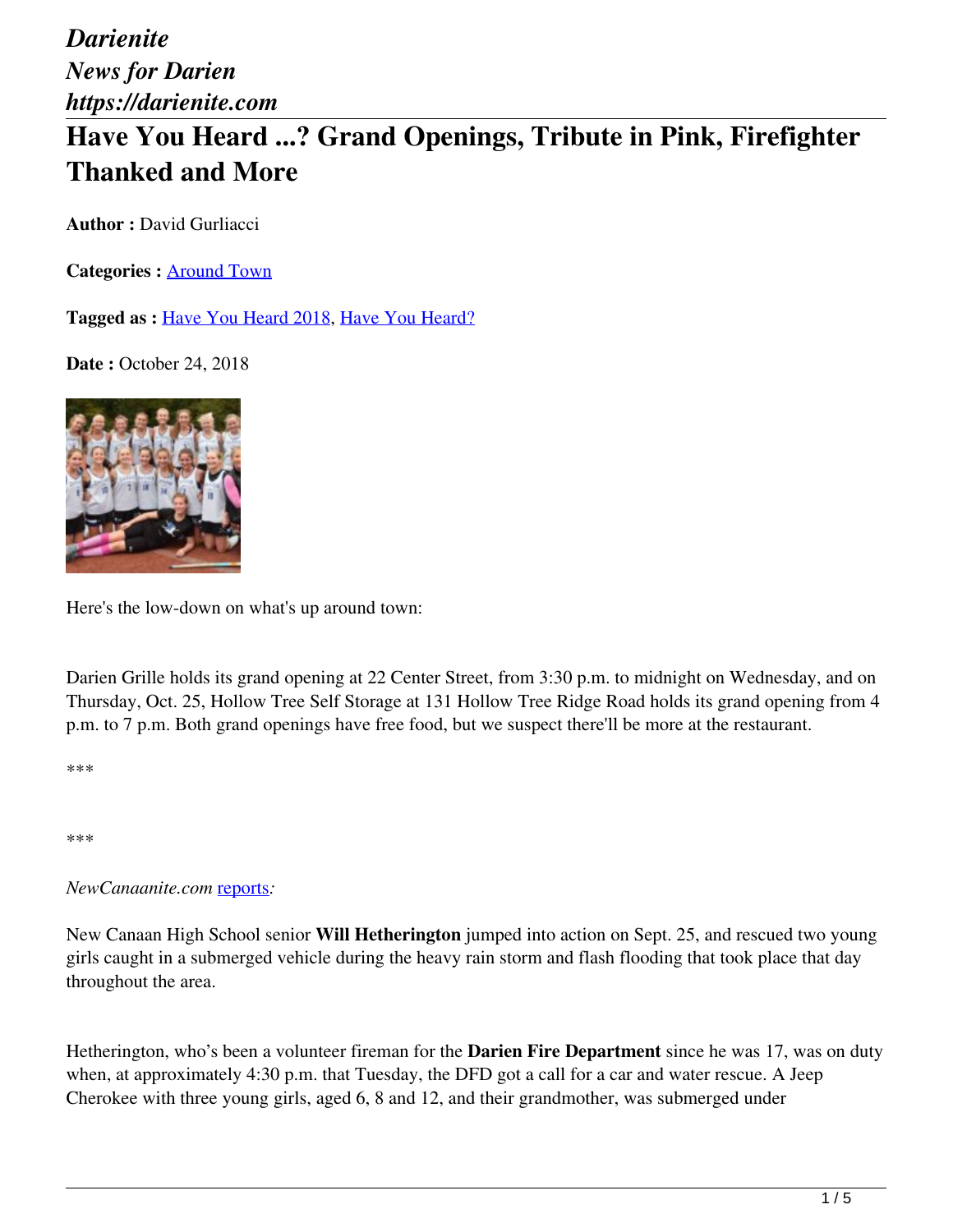the **Tokeneke Railroad Bridge** in **Darien**, with flooding waters reaching half way up the car windows. Hetherington was on the rescue truck that was dispatched, and he volunteered to suit-up, donning a yellow waterproof rescue outfit, known as a "mustang suit."

With DFD safety officer Andy Malowitz, Hetherington approached the trapped family's vehicle. They decided not to break any windows but were able to pull the young girls from one of the slightly open car windows. Hetherington rescued two of the girls, putting each on his shoulders and carrying them to the firetruck, handing them off to Lorin Treglia, another DFD volunteer.

He and Malowitz returned to remove the grandmother, who had an injured foot, which restricted the rescue effort. They eventually were able to pry open the driver's door and remove her from the vehicle, carrying her to the firetruck.

"The courage Will displayed during the rescue is without question," said NCHS Principal **Bill Egan**. "We are proud of his actions on September 25th and happy to be able to share his story." Hetherington is one of New Canaan High School's Students of the Month for October 2018, a monthly program in which two students from each year at the high school are recognized with a hallway plaque. —*Mike Horyczun*

\*\*\*

\*\*\*

A donation on behalf of the John and Ethel Kashulon Foundation recently was presented the Darien Community Association.

The gift will support the DCA's college scholarship awards to Darien High School graduates.

The Kashulon Foundation mission is to improve people's lives through the funding of programs whose mission and projects align with its three unified goals of enhancing educational, children's and cultural opportunities.

The DCA is located at 274 Middlesex Road in Darien.

\*\*\*

On Sept. 19, Bridget Ritchie, a junior at Darien High School, hosted a field trip to the Norwalk Aquarium for eighteen 3rd graders from Saint Joseph School in the Bronx.

Bridget used GoFundMe and social media to help raise the money needed to cover the cost of transportation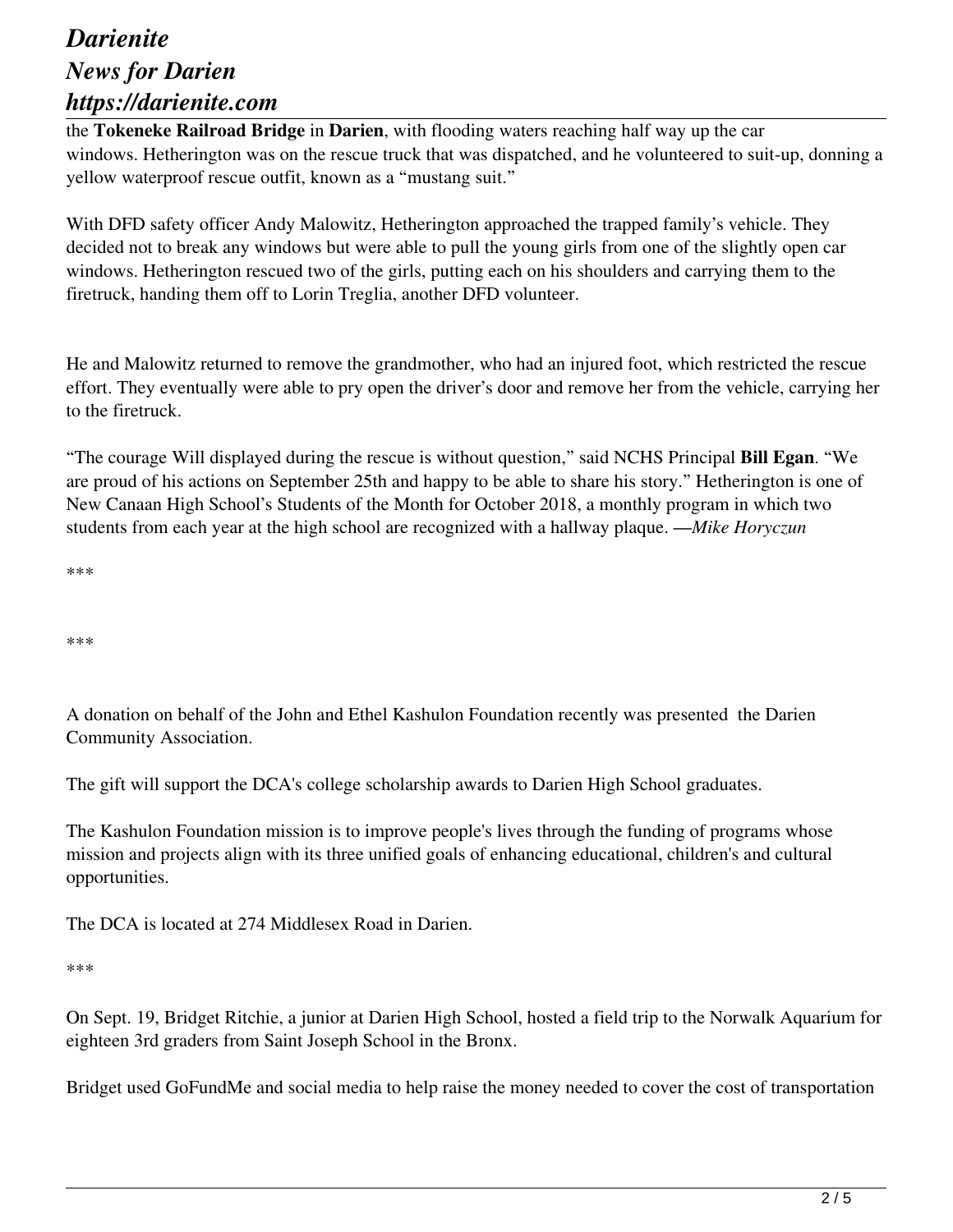from the Bronx and the admission to the Aquarium.

\*\*\*

New Canaan town officials about to focus on improving amenities at Talmadge Hill Train Station, according to New Canaan First Selectman Kevin Moynihan. As it stands, the station has no canopy, coffee or warming places.

\*\*\*

\*\*\*

Former Darien Police Chief Duane Lovello started a new job earlier this year as director of Yale University Security Operations. (That's a different agency from the Yale Police Department, which has its own police chief.)

Between Darien and Yale, Lovello worked for a short time at the Connecticut Housing Finance Authority, where former Darien town administrator Karl Kilduff is executive director. At CHFA, Lovello managed over 40,000 properties statewide.

At Yale, his department, with 150 officers, "serves as the eyes and ears of the YPD [Yale Police Department] by patrolling buildings and parking facilities. Yale Security also manages the University security systems (CCTV cameras, ID card readers, intercoms and alarm systems), provides walking escorts and nighttime safe rides, runs theft deterrent programs, and provides lockout services."

\*\*\*

We're late in publishing this, but we had to include it (just look at those kids!): Pictures from the Holmes School back-to-school picnic:

\*\*\*

"On October 13, Sharon Prince, chair and president of Grace Farms Foundation, along with benefit Co-Chairs Jay Fielden, editor-in-chief of *Esquire*, and Peter King Hunsinger former Condé Nast publisher, welcomed more than 250 arts, culture, academic, architecture and business leaders, to the Foundation's third anniversary celebration," the foundation announced.

Pictures from the event: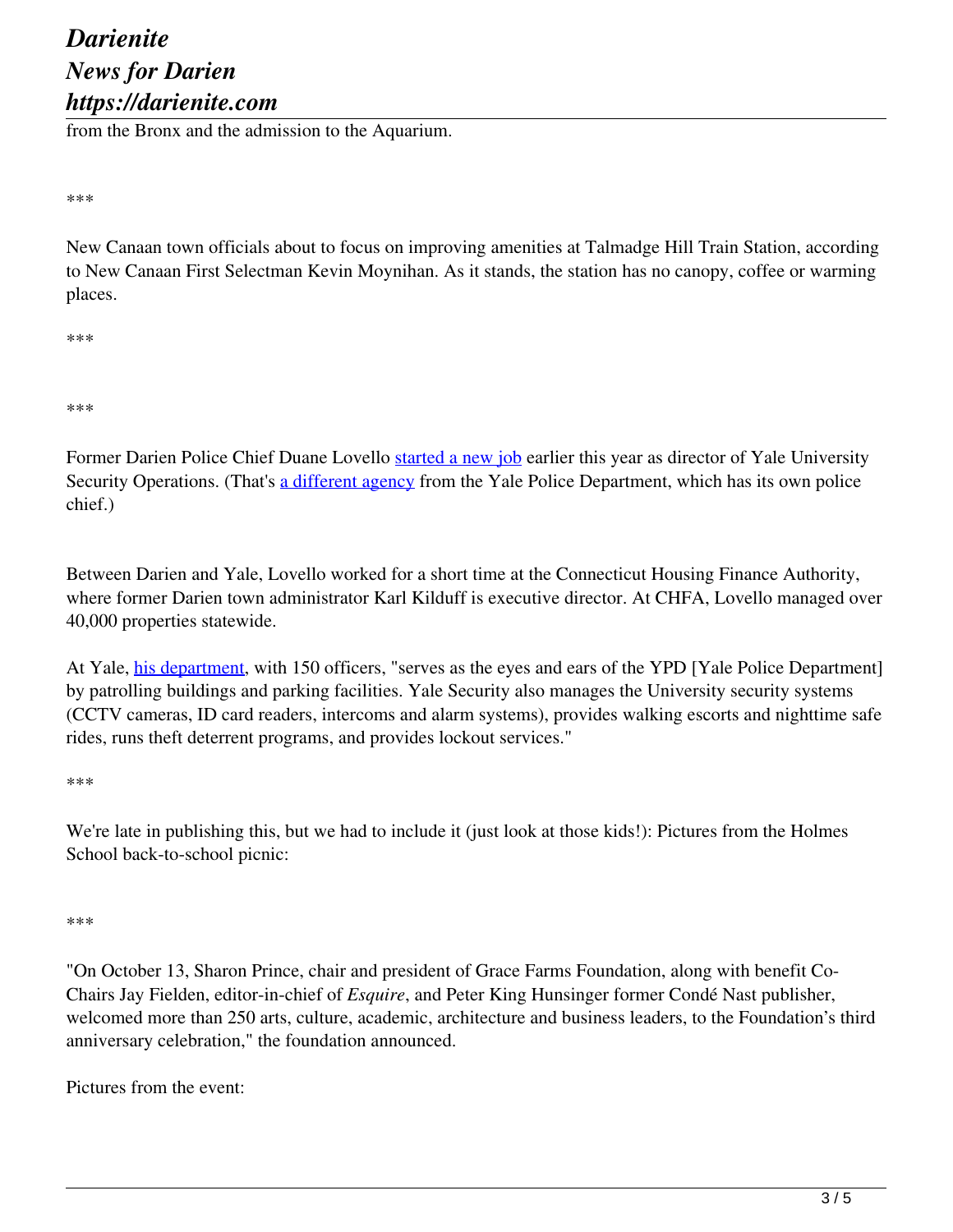"The event at Grace Farms included a premiere of a new work by Pulitzer Prize-winning composer and musician Caroline Shaw, featuring poetic text by Christian Wiman, a cello quartet from Yale Cellos, and vocal alumni from Yale Institute of Sacred Music and YoungArts. DJ Alexandra Richards culminated the evening with a one-hour set and dancing.

"The Foundation raised \$400,000 to forge new pathways to advance nature, arts, justice, community and faith, and to sustain the award-winning Grace Farms. Additional major gifts were also raised for international trainings to disrupt cross-border organized crimes, including human trafficking."

\*\*\*

\*\*\*

Everyone had a (golf) ball at **Ability Beyond's** popular Golf Championship and Tennis Tournament held on Oct. 1 at the Ridgewood Country Club in Danbury. The annual athletic event attracted close to 130 participants and raised \$93,000 (the official goal was \$80,000).

All proceeds from the event will be used by the nonprofit to continue providing job training and placement, supported living, and recreational and educational opportunities for over 3,000 individuals with disabilities throughout Connecticut and New York.

\*\*\*

Darien Police Department's K-9 Argo received a bullet and stab protective vest thanks to a charitable donation from non-profit organization Vested Interest in K9s, Inc. K9 Argo's vest is sponsored by an Anonymous Sponsor and will be embroidered with the sentiment "This gift of protection provided by Vested Interest in K9s, Inc.". Delivery is expected within eight to ten weeks.

Vested Interest in K9s, Inc. is a 501c(3) charity in East Taunton, MA with the mission of providing bullet and stab protective vests and other assistance to dogs of law enforcement and related agencies throughout the country.

The non-profit was established in 2009 to assist law enforcement agencies with this potentially lifesaving body armor for their four-legged K9 officers. Since its inception, Vested Interest in K9s, Inc. provided over 2,800 protective vests, in 50 states, through private and corporate donations, at a cost of over 2.4 million dollars.

The program is open to dogs actively employed in the U.S. with law enforcement or related agencies who are certified and at least 20 months of age. New K9 graduates, as well as K9s with expired vests, are eligible to